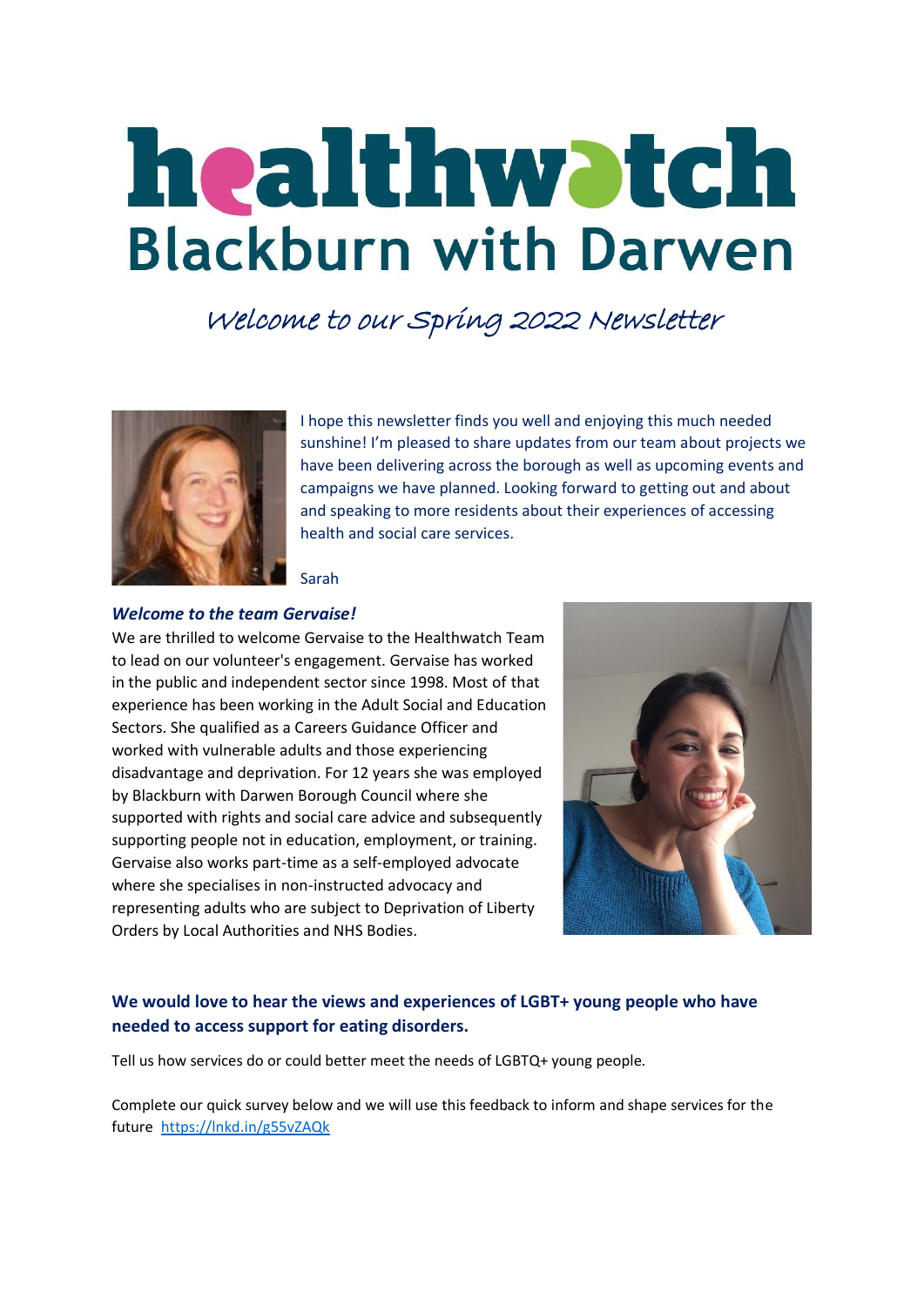# **Your Care, Your Way Campaign**

Our local NHS trust is not consistently meeting the legal rights of deaf and blind patients to accessible information.

- East Lancashire Hospitals NHS trust is not fully meeting their legal duty to help people with additional communication needs, new FOI findings show.
- Healthwatch Blackburn with Darwen has uncovered mixed performance from local trust.
- Healthwatch England is warning no-one holds services to account for failing to follow the Accessible Information Standard and has joined leading disability charities in calling for concerted action.

Residents who are blind, deaf or have a learning disability are not being given all the support they should by local health services because of their communication needs, new research shows.

The failure puts services in breach of their duty under the [Accessible](https://www.healthwatch.co.uk/advice-and-information/2022-01-18/accessible-information-standard-what-you-can-expect-services)  [Information Standard,](https://www.healthwatch.co.uk/advice-and-information/2022-01-18/accessible-information-standard-what-you-can-expect-services) a legal requirement created by NHS England in 2016.



To read the full press release visit our website [here](https://healthwatchblackburnwithdarwen.co.uk/yourcareyourway-2/)



Find out more about how we worked in partnership with our Healthwatch colleagues to find out your experiences and improve access to GP services across Lancashire and south Cumbria. See the link below.

**[https://network.healthwatch.co.uk/network-news/2022-03-04/improving-access-to-gp-services](https://network.healthwatch.co.uk/network-news/2022-03-04/improving-access-to-gp-services-lancashire-and-south-cumbria)[lancashire-and-south-cumbria](https://network.healthwatch.co.uk/network-news/2022-03-04/improving-access-to-gp-services-lancashire-and-south-cumbria)**

### **My Planned Care Patient Digital Platform**

Are you on a waiting list for an appointment, operation, or treatment?

Do not forget that you can access the latest information about the size of your waiting list through the *My Planned Care Patient Digital Platform*. This platform gives you direct access